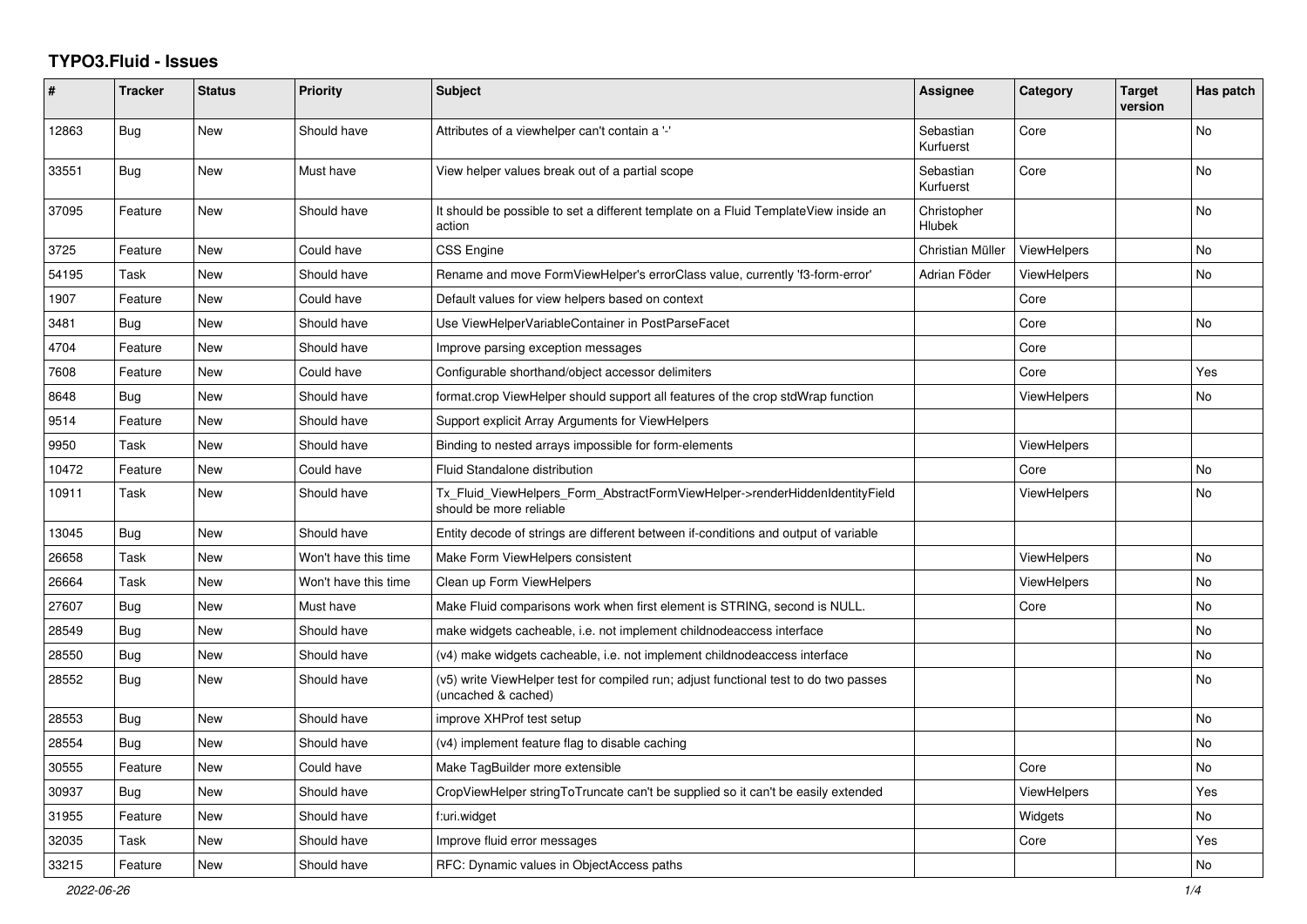| #     | <b>Tracker</b> | <b>Status</b> | <b>Priority</b> | <b>Subject</b>                                                                            | Assignee | <b>Category</b> | <b>Target</b><br>version | Has patch |
|-------|----------------|---------------|-----------------|-------------------------------------------------------------------------------------------|----------|-----------------|--------------------------|-----------|
| 34309 | Task           | New           | Could have      | Unknown ViewHelpers cause exception - should be handled more graceful                     |          | ViewHelpers     |                          | <b>No</b> |
| 36410 | Feature        | New           | Should have     | Allow templates to send arguments back to layout                                          |          | ViewHelpers     |                          | No        |
| 36559 | Feature        | New           | Could have      | New widget progress bar                                                                   |          |                 |                          | Yes       |
| 36655 | Bug            | <b>New</b>    | Should have     | <b>Pagination Links</b>                                                                   |          | Widgets         |                          | No        |
| 37619 | Bug            | New           | Should have     | Fatal Error when using variable in name attribute of Section ViewHelper                   |          | ViewHelpers     |                          | No        |
| 38130 | Feature        | <b>New</b>    | Should have     | Checkboxes and multiple select fields should have an assignable default value             |          |                 |                          | <b>No</b> |
| 38369 | Bug            | New           | Must have       | Resource ViewHelpers should not fall back to request package                              |          | View            |                          | No        |
| 39936 | Feature        | New           | Should have     | registerTagAttribute should handle default values                                         |          | ViewHelpers     |                          | No        |
| 39990 | Bug            | <b>New</b>    | Should have     | Same form twice in one template: hidden fields for empty values are only rendered<br>once |          | Core            |                          | No        |
| 40064 | Bug            | <b>New</b>    | Must have       | Multiselect is not getting persisted                                                      |          | ViewHelpers     |                          | <b>No</b> |
| 40081 | Feature        | <b>New</b>    | Should have     | Allow assigned variables as keys in arrays                                                |          |                 |                          | No        |
| 42397 | Feature        | New           | Should have     | Missing viewhelper for general links                                                      |          |                 |                          | No        |
| 42743 | Task           | <b>New</b>    | Should have     | Remove inline style for hidden form fields                                                |          |                 |                          | <b>No</b> |
| 43071 | Task           | New           | Should have     | Remove TOKENS for adding fallback teplates in B                                           |          |                 |                          | No        |
| 43072 | Task           | New           | Should have     | Remove TOKENS for adding templates fallback in Backporter                                 |          | View            |                          | No        |
| 45153 | Feature        | <b>New</b>    | Should have     | f:be.menus.actionMenuItem - Detection of the current select option is insufficient        |          |                 |                          | <b>No</b> |
| 45384 | Bug            | New           | Must have       | Persisted entity object in widget-configuration cannot be deserialized (after reload)     |          | Widgets         | 2.0.1                    | No        |
| 45394 | Task           | New           | Should have     | Forwardport Unit test for standalone view                                                 |          | View            |                          | No        |
| 46545 | Feature        | New           | Should have     | Better support for arrays in options of SelectViewHelper                                  |          |                 |                          | No        |
| 47669 | Task           | New           | Should have     | FormViewHelper does not define the default request method                                 |          |                 |                          | <b>No</b> |
| 48355 | Feature        | <b>New</b>    | Could have      | Assign output of viewhelper to template variable for further processing.                  |          |                 |                          |           |
| 49038 | Bug            | New           | Must have       | form select does not select the first item if prependOptionValue is used                  |          |                 |                          | No        |
| 49600 | Bug            | <b>New</b>    | Should have     | f:form tag shown as a HTML on frontend                                                    |          | ViewHelpers     |                          | No        |
| 51100 | Feature        | <b>New</b>    | Must have       | Links with absolute URI should have the option of URI Scheme                              |          | ViewHelpers     |                          | No        |
| 51277 | Feature        | New           | Should have     | ViewHelper context should be aware of actual file occurrence                              |          |                 |                          | No        |
| 52419 | <b>Bug</b>     | New           | Should have     | Wrong PHPDocs notation for default value inline f:translate viewhelper                    |          |                 | 2.0                      | No        |
| 52591 | <b>Bug</b>     | New           | Should have     | The Pagination Widget broken for joined objects                                           |          |                 |                          | No        |
| 54284 | Bug            | New           | Should have     | Default Option for Switch/Case VH                                                         |          | ViewHelpers     |                          | No        |
| 56237 | Task           | New           | Should have     | in-line (Condition) View Helpers should not evaluate on parsing                           |          |                 |                          | No        |
| 57885 | Bug            | New           | Must have       | Inputs are cleared from a second form if the first form produced a vallidation error      |          |                 |                          | No        |
| 58921 | Bug            | New           | Should have     | f:form.* VHs crash if NOT inside f:form but followed by f:form                            |          |                 |                          | No        |
| 58983 | <b>Bug</b>     | New           | Should have     | format.date does not respect linebreaks and throws exception                              |          |                 |                          | No        |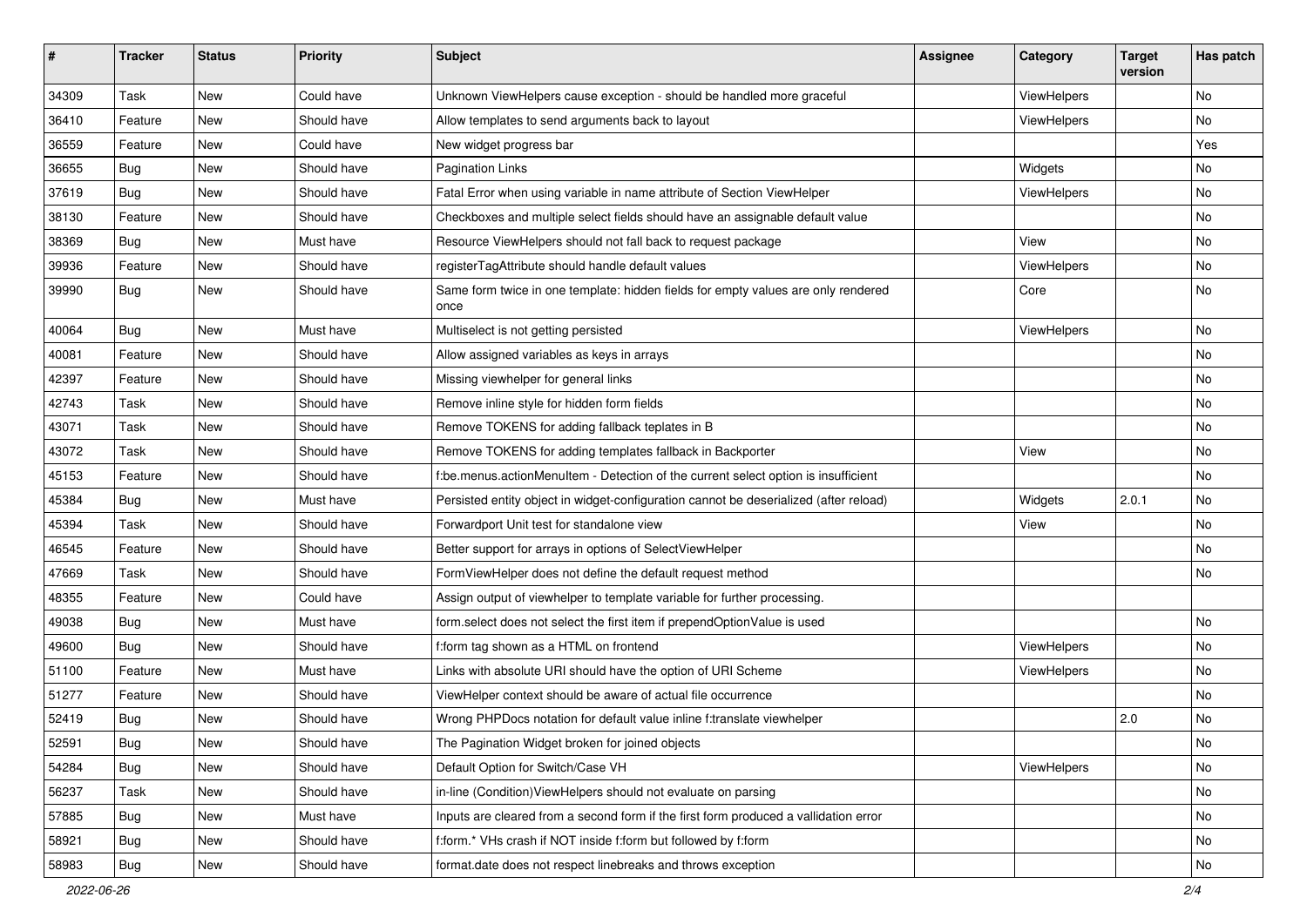| $\vert$ # | <b>Tracker</b> | <b>Status</b>            | <b>Priority</b> | <b>Subject</b>                                                  | <b>Assignee</b>             | Category           | <b>Target</b><br>version | Has patch |
|-----------|----------------|--------------------------|-----------------|-----------------------------------------------------------------|-----------------------------|--------------------|--------------------------|-----------|
| 60003     | Feature        | New                      | Should have     | Add required-Attribute to f:form.password                       |                             | <b>ViewHelpers</b> |                          | <b>No</b> |
| 60181     | Feature        | New                      | Could have      | Caching mechanism for Fluid Views/Templates                     |                             | View               |                          | <b>No</b> |
| 60271     | Feature        | New                      | Should have     | Paginate viewhelper, should also support arrays                 |                             |                    |                          | No        |
| 60856     | <b>Bug</b>     | New                      | Must have       | Target attribute not supported by the form viewhelper           |                             | <b>ViewHelpers</b> |                          | Yes       |
| 62346     | Feature        | New                      | Could have      | f:comment should have high precende                             |                             | Core               | 3.x                      | No        |
| 5933      | Feature        | Accepted                 | Should have     | Optional section rendering                                      | Sebastian<br>Kurfuerst      | ViewHelpers        |                          | <b>No</b> |
| 9005      | Feature        | Accepted                 | Could have      | Fluid Template Analyzer (FTA)                                   | Sebastian<br>Kurfuerst      |                    |                          |           |
| 28551     | <b>Bug</b>     | Accepted                 | Should have     | (v4) backport VHTest                                            | Sebastian<br>Kurfuerst      |                    |                          | No        |
| 33394     | Feature        | Needs<br>Feedback        | Should have     | Logical expression parser for BooleanNode                       | <b>Tobias Liebig</b>        | Core               |                          | No        |
| 36662     | Bug            | Needs<br>Feedback        | Should have     | Checked state isn't always correct when property is collection  | Kevin Ulrich<br>Moschallski | <b>ViewHelpers</b> | 1.1.1                    | <b>No</b> |
| 8491      | Task           | Needs<br>Feedback        | Should have     | link.action and uri.action differ in absolute argument          | Karsten<br>Dambekalns       | ViewHelpers        |                          | No        |
| 33628     | <b>Bug</b>     | Needs<br>Feedback        | Must have       | Multicheckboxes (multiselect) for Collections don't work        | Christian Müller            | <b>ViewHelpers</b> |                          | No        |
| 58862     | <b>Bug</b>     | Needs<br>Feedback        | Should have     | FormViewHelper doesn't accept NULL as value for \$arguments     | Bastian<br>Waidelich        | <b>ViewHelpers</b> |                          | Yes       |
| 3291      | Feature        | Needs<br>Feedback        | Should have     | Cacheable viewhelpers                                           |                             |                    |                          | No        |
| 8989      | Feature        | Needs<br>Feedback        | Could have      | Search path for fluid template files                            |                             | View               |                          | No        |
| 45345     | Feature        | Needs<br>Feedback        | Should have     | Easy to use comments for fluid that won't show in output        |                             |                    |                          |           |
| 46091     | Task           | <b>Needs</b><br>Feedback | Should have     | Show source file name and position on exceptions during parsing |                             |                    |                          | <b>No</b> |
| 46289     | <b>Bug</b>     | Needs<br>Feedback        | Should have     | Enable Escaping Interceptor in XML request format               |                             | View               | 2.0.1                    | No        |
| 40998     | <b>Bug</b>     | Under Review             | Should have     | Missing parent request namespaces in form field name prefix     | Sebastian<br>Kurfuerst      | <b>ViewHelpers</b> | 1.1.1                    | No        |
| 52640     | Feature        | <b>Under Review</b>      | Should have     | Create an UnlessViewHelper as opposite to the IfViewHelper      | Marc Neuhaus                |                    |                          | <b>No</b> |
| 43346     | Feature        | Under Review             | Should have     | Allow property mapping configuration via template               | Karsten<br>Dambekalns       | <b>ViewHelpers</b> | 2.1                      | No        |
| 55008     | Bug            | <b>Under Review</b>      | Should have     | Interceptors should be used in Partials                         | Christian Müller            |                    |                          | No        |